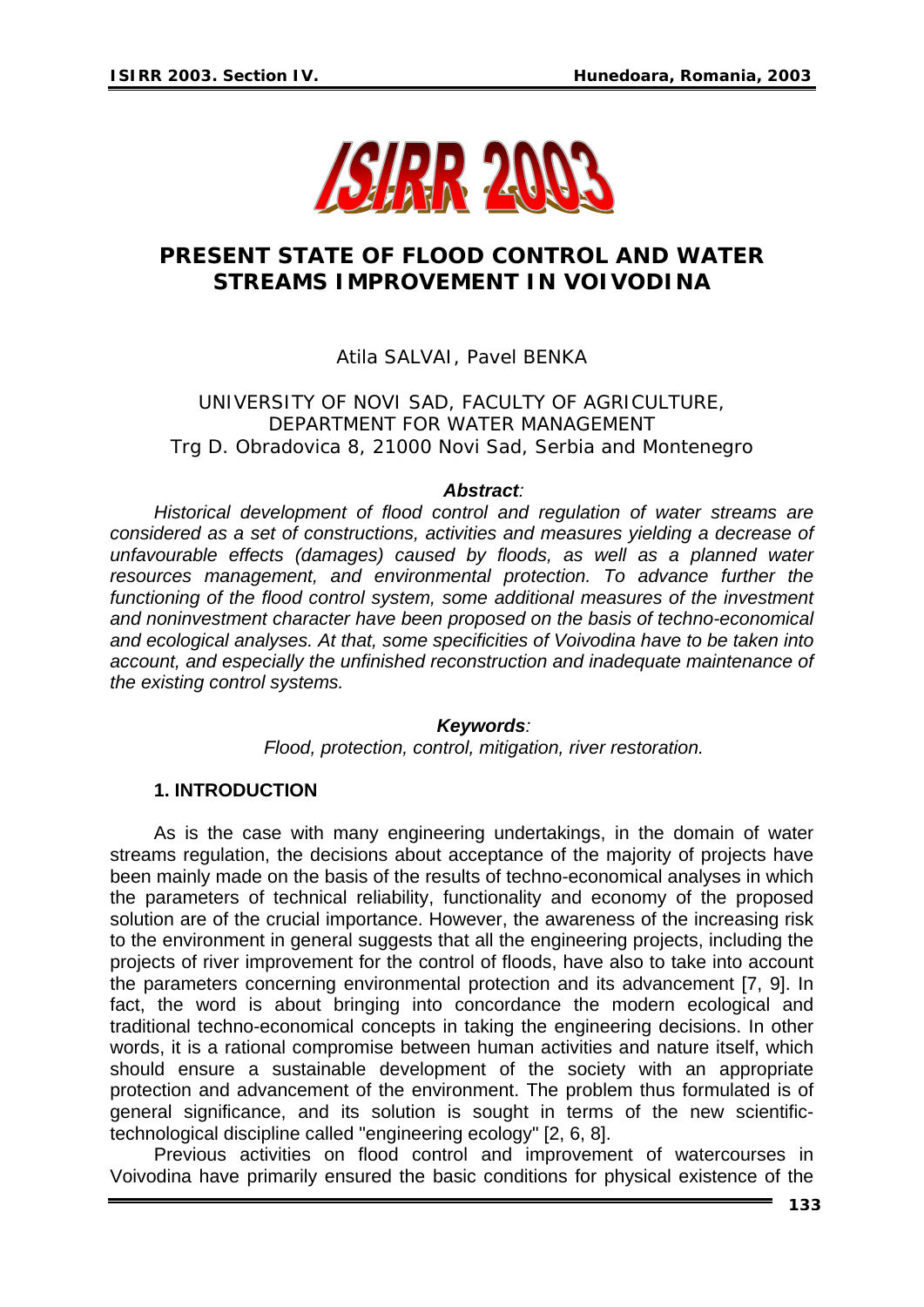major part of population, and then also for general economic and cultural development of the region. In relation to this, the flood protection structures, together with the network imrovement of watercourses (natural and artificial), represent for Voivodina the infrastructure systems of crucial importance, whose proper functioning influences almost all economic and other activities. However, the word is not only about the protective function of the system but also of ensuring the conditions for the development of some new activities, as well as of the enhancement of the utilization value of the land, water, and other resources in Voivodina [5]. It should be especially pointed out that, without flood control objects and water resources management in Voivodina, there would be no possibilities for intensive agricultural production on the reclamation systems based on modern methods of irrigation and drainage.

In view of the above it is obvious that for an effective flood protection it is necessary to analyze both the natural and anthropogenic factors which can yield an increased flood risk. This assumes the continuous co-operation with all the neighbouring countries, systematic measurements, monitoring and research of water streams regime on our territory, as well as the joint studies of different undertakings on the catchment areas and along the parts of water streams on our territory and the territories of the neighbouring countries (Hungary, Romania, Bulgaria, Croatia, etc.).

## **2. EVALUATION OF THE PRESENT STATE OF FLOOD CONTROL AND WATER STREAMS IMROVEMENT IN VOIVODINA**

The numerousness of the water streams in Voivodina and their diversity in respect of the hydrological, hydraulic, morphological characteristics, etc., as well as in respect of the purpose and utilization mode, have necessitated construction of the different structures, and undertaking various measures on the existing flood control and regulation systems. However, a crucial role in flood control and water streams imrovement have undoubtedly played the so-called passive measures, i.e. protection dikes and classical protection structures in the river bed, whereas the so-called active measures (effects of accumulations and retention) are of the secondary importance. An exception makes the main canal network of the Danube-Tisa-Danube (DTD) Hydrosystem, which in certain circumstances can also play an important active role in flood control.

The Voivodina region has been from ancient times endangered by flood because of the plain character of the terrain, as well as because of a developed network of water streams, with the diversity in their size and hydrological-hydraulic regimes (Fig. 1).

In Voivodina, about 60% of total territory (about 12,900  $km^2$ ) is potentially endangered by flood discharge frequency 1/100 per year. On the endangered surfaces there are about 80% of the most fertile agricultural soil, 260 settlements with 1.2 million of inhabitants, about 4,000 km of traffic routes, and a number of capital objects of national economy. The endangered areas are protected by a system of dikes of a total length of 1,400 km, with the accompanying objects and 14 smaller reservoirs. An active role in flood control has also the network imrovement of streams and canals of the DTD Hydrosystem. Out of the numerous flood occurrences, which caused great direct and indirect damages in Voivodina, the most harmful were those of the rivers Danube (1965), the Tisa (1970) and the Sava (1974). The greatest damages were caused to agriculture (above 40%), and total damages in some communes exceeded 10% of the gross national product for the previous year.

The dikes along the Danube and Tisa have been reconstructed after the floods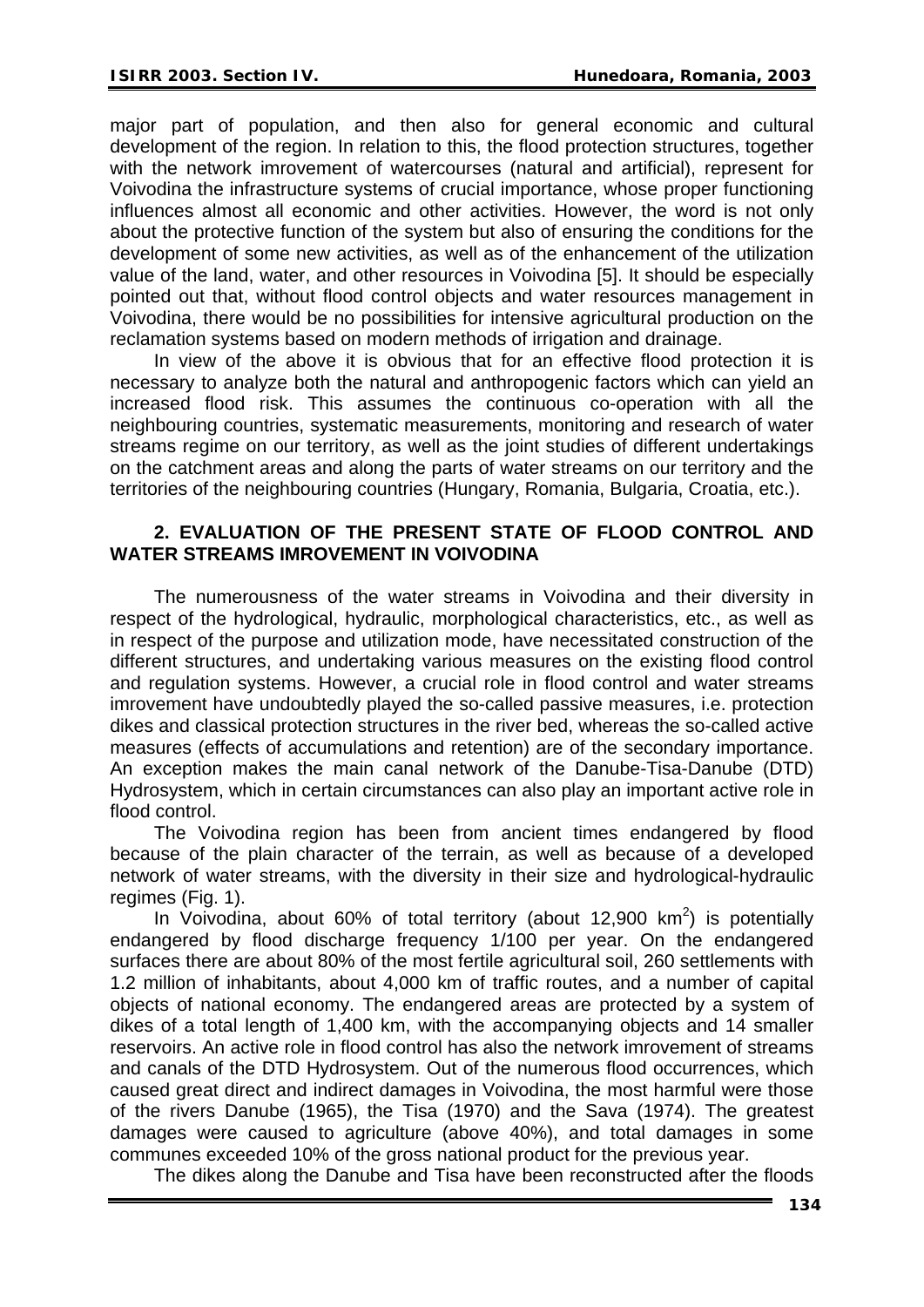of the year 1965 and 1970, respectively, as well as in the frame of coastal belt protection from the backwater of the Hydropower Dam "Djerdap I". Reconstruction of the dikes has been completed on the 90% of their total length for one-hundred year high water and protective height of 1.0-1.7 m. The reconstructed dikes are presently in a satisfactory state. However, it should be noticed that there plans on reconstructing their remaining parts and sanitation of the weak points on about 30 locations in the zones of the objects constructed along the main protection line. In the future period, some new calculations and analyses should be carried out in order to quantify the need for constructing additional dikes along the Djerdap accumulation because of the additional back water due to sediment deposition.



**Fig. 1.** *Water streams, dikes and hydrological stations in Voivodina.* 

As for the smaller plain water streams, with the exception of the Karas river, they have been encompassed by the projects of dike construction, as well as by the projects of partial reconstruction of the dikes along the Stari Begej and Plazovic and some other small water streams. However, the realization of these projects will be probably slowed down because of the shortage of financial resources.

When the Voivodina torrents are concerned, the state of flood control is inappropriate and uneven. Although there are protecting structures on some of such streams, flood damages are evident, especially if the stream is flowing through the settlements [4].

In order to increase the reliability of flood control systems in Voivodina it would be necessary, in addition to other works, to design and construct the border-line dikes, with the aim of preventing the uncontrolled breach of water from the neighbouring countries to the Voivodina territory during high water occurrence. A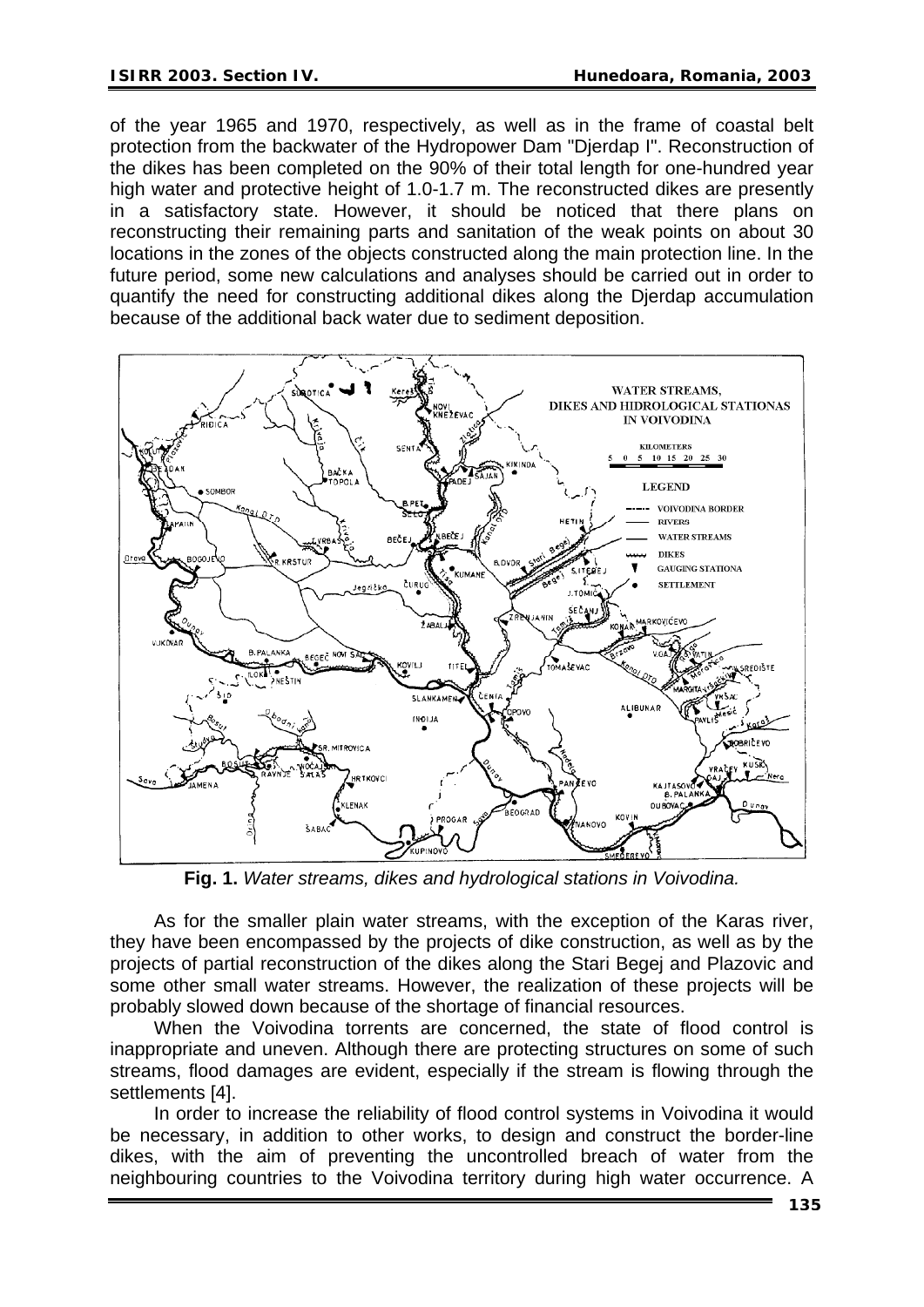considerable attention should also be paid to the protection from ice-caused floods, i.e. to the prevention of formation of ice barriers. However, the ice protection service is not organized and equipped at a satisfactory level. It would be necessary to complete the icebreaker fleet along the Danube, Tisa and Sava rivers, as well as to establish and equip mobile teams to fight ice formation on smaller water streams.

On the whole, the state of flood control system in the region of Voivodina cannot be considered as fully satisfactory, so that it would be necessary to continue the action on realization of the works mentioned above. It would be highly desirable to do prompt sanitation of the weak points along the main protection lines, as well as to pay more attention to the systematic auscultation and maintenance of all the control system objects.

The works on regulation of the water stream beds in Voivodina have been very extensive and diverse in the previous period [4]. The most comprehensive works have been carried on the Danube with the aim of providing waterway traffic and protecting the river banks from deformation. In the period since the end of the 19<sup>th</sup> century to the present, the following works have been carried out on the Danube: 155.9 km of revetments; 27.8 km of groynes; 6.7 km of bariers; 1.1 km of bed fixation by sills ; 21.9 km stone deposition; 15 km cutoff meanders and other structures. The extent of regulation works has been directly influenced by the more stringent requirements for increasing the depth and other characteristics of the waterway. In 1965, in accordance with the recommendations of the Danube Commission, an investment programme was elaborated concerning regulation of the Yugoslav part of the Danube for the river traffic, requiring the minimal waterway depth of 2.5 m (the former minimal depth was 1.8 m and then 2.0 m), minimal width of 180 m, and minimal radius of the waterway bending of 1000 m. Up to now, more than 60% of the works have been carried out in accordance with this programme [5], allowing thus a satisfactory state of the waterway traffic on the section Hungarian-Yugoslav border to Belgrade.

After the construction of the hydroelectric power station "Djerdap I", there has been no need any more for regulation works on the Danube downstream of Belgrade, because of the favourable effect of the back water on the Danube navigation characteristics. However, very extensive works had to be carried out on rising and reconstruction of the embnkments and revetments along the accumulation, with the aim of protecting the coastal belt from the increased water level and erosion action of the waves. Also, the works have been carried out on reconstructing of the quays in the settlements, water tapping objects, and on some other coastal structures.

On the river Tisa, significant regulation works were carried out still in the end of the  $19<sup>th</sup>$  century. To the end of 1875, the length of the river bed of Tisa was shortened from 1419 to 962 km, which was due to the realization of 110 cutoffs (13 cutoffs on the Voivodina territory), with simultaneous constructing of a number of regulation objects. In the period of constructing the dam on the Tisa at Novi Becej it was necessary to reconstruct 8.5 km of revetments, to build the quay walls in the urban zones of Novi Becej, Knezevac and Senta (including the bed fixation by sills), and cutoff meander near the village of Sanad.

In comparison with those carried out on the Danube, Tisa, and Sava, the regulation works that have been performed on the smaller water streams have been significantly less extensive in their scope. However, these works have allowed the majority of these water streams be successfully incorporated in the basic canal network of the DTD Hydrosystem, ensuring thus water regime management in the largest part of Backa and Banat. It should be especially pointed out that very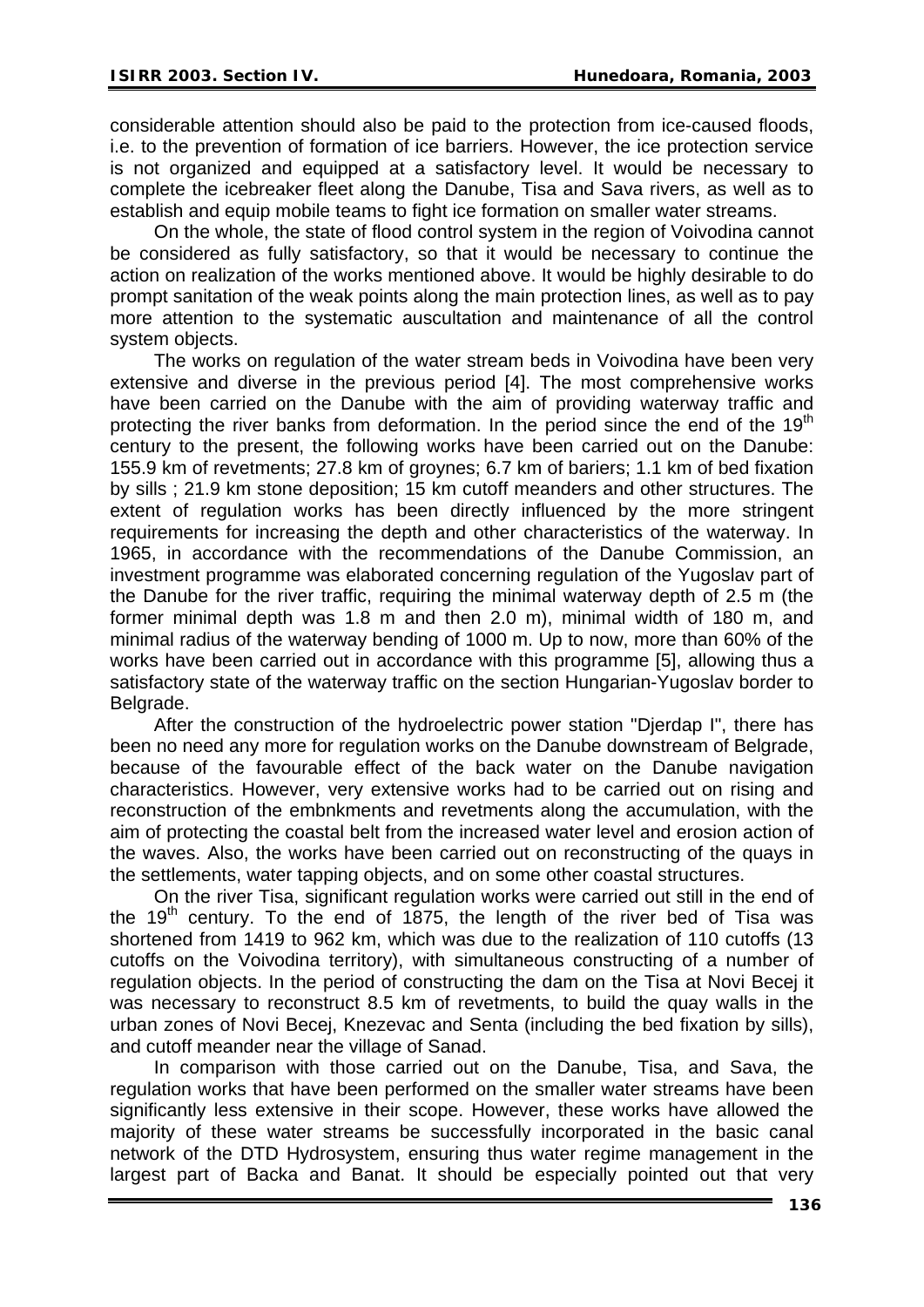favourable results have been obtained in protection of canal banks of the DTD Hydrosystem from erosion using biological means [1] and new synthetic materials [3]. In the Srem region, the situation in respect of regulation and control of water regime of smaller water streams is more unfavourable, but on the basis of the realization of the water supply project, a significant improvement in this region is to be expected.

Small longitudinal slopes of the majority of the natural water streams and canals in the plain region, as well as the periodic action of back waters, bring about a decrease in the transportation capacity for sediment and formation of deposit layers in the stream bed. As was already mentioned, this problem will be more acute in the near future, especially in the Djerdap accumulation, although some unfavourable consequences have also been evident on a large scale with some other water streams. For example, it was found that, to the year 1987, in the basic canal network of the DTD Hydrosystem there had been about 12 million  $m<sup>3</sup>$  of deposit, which had significantly diminished water conducting capacity of the canals, and there had been the instances when the deposit formed had greatly hindered operation of water gates, water locks, and other water management objects. Besides, the unfavourable characteristics of these deposits can cause substantial problems in the functioning of the drainage and irrigation systems [10].

## **3. CONCLUSION**

The works and structures involved in flood control and regulation of the natural water streams and canals represent the infrastructure systems of primary importance, crucially influencing the overall economic and social activities in the Voivodina region. Thanks to the structures of flood control and water streams regulation, the whole Voivodina region has become a complex water management and land reclamation system. If it is taken into account that Voivodina represents the most developed region and the granary of Yugoslavia, then it can be concluded that a normal functioning of this system is of vital interest not only to Voivodina but to the country as a whole. Related to this, the auscultation and normal maintenance of the protection objects have to be considered as a permanent obligation of the whole community.

The nature of occurrence of floods, as well as the experience that has been gained in many countries of the world indicate that an absolute flood control cannot be achieved, but the application of a range of mutually compatible measures of the investment and noninvestment character can only yield rational diminishing of flood risks and damages. The largest part of Voivodina will be further protected by dikes (passive measures), with a reasonable utilization of the existing accumulations, retentions, and canal network of the DTD Hydrosystem (active measures). The measures of noninvestment character as a supplement to the investment ones, represent a set of administrative, legislative, and institutional measures aiming at the preventive reduction of flood damages. The key elements of these measures are: specific landscape planning and land reclamation on the flood-endangered territories; regulations related to the mode of utilization of land, objects and other resources on the endangered areas; specific technical regulations in the domain of construction, utilization and maintenance of flood control objects on the flood-endangered areas; specific regulations concerning insurance of the property on the endangered areas. These measures are to be consequently applied in the forthcoming period.

Further advancements in the domain of designing, constructing, and utilizing of the system for flood control and regulation of water streams should be based on modern achievements of science and technology. All this assumes modernization of